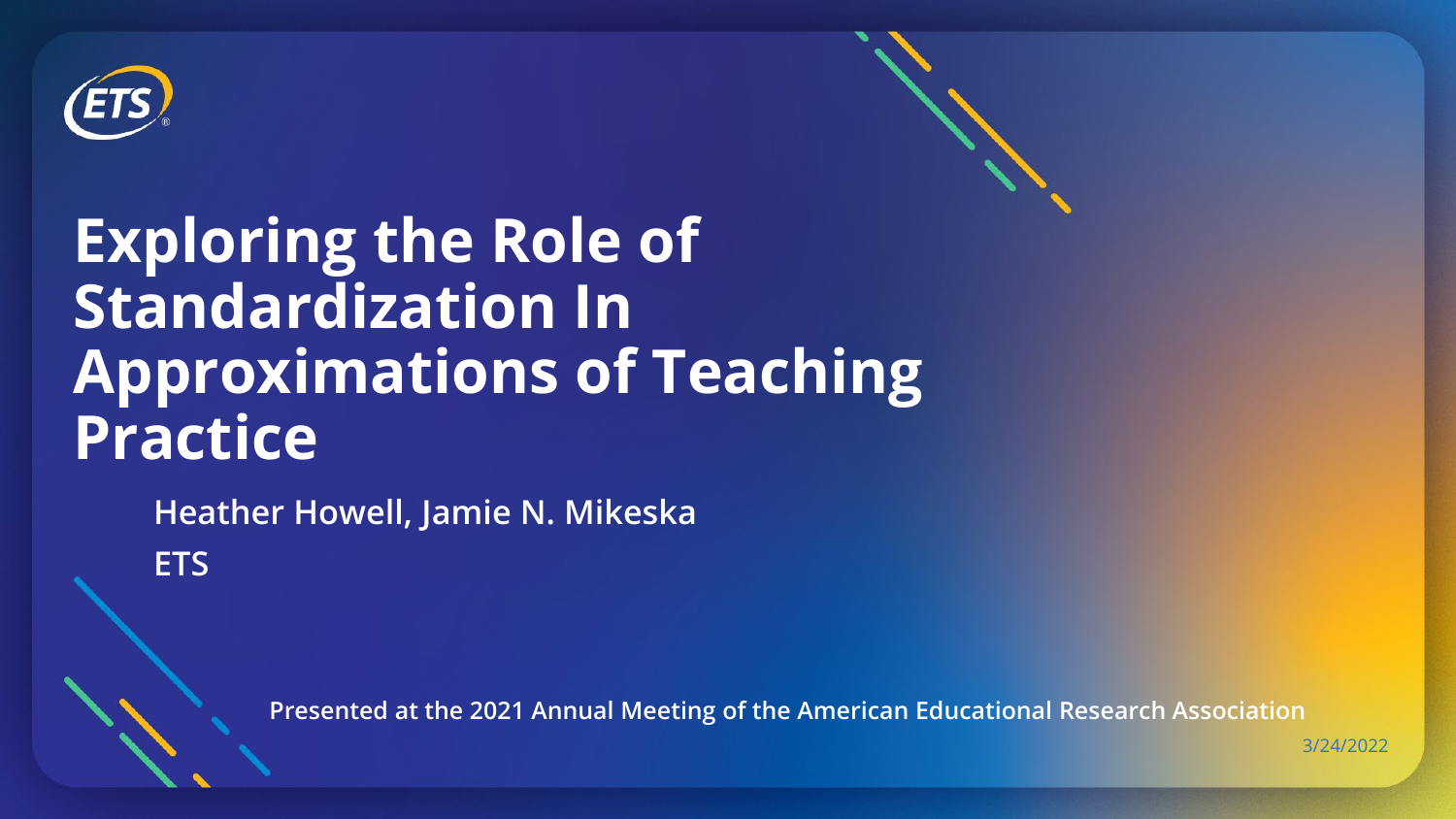## **Agenda**

- Overview of two related NSF projects using the *Mursion*<sup>TM</sup> simulated classroom environment
- Example task performance
- Standardization of opportunity
	- What is it?
	- Why does it matter?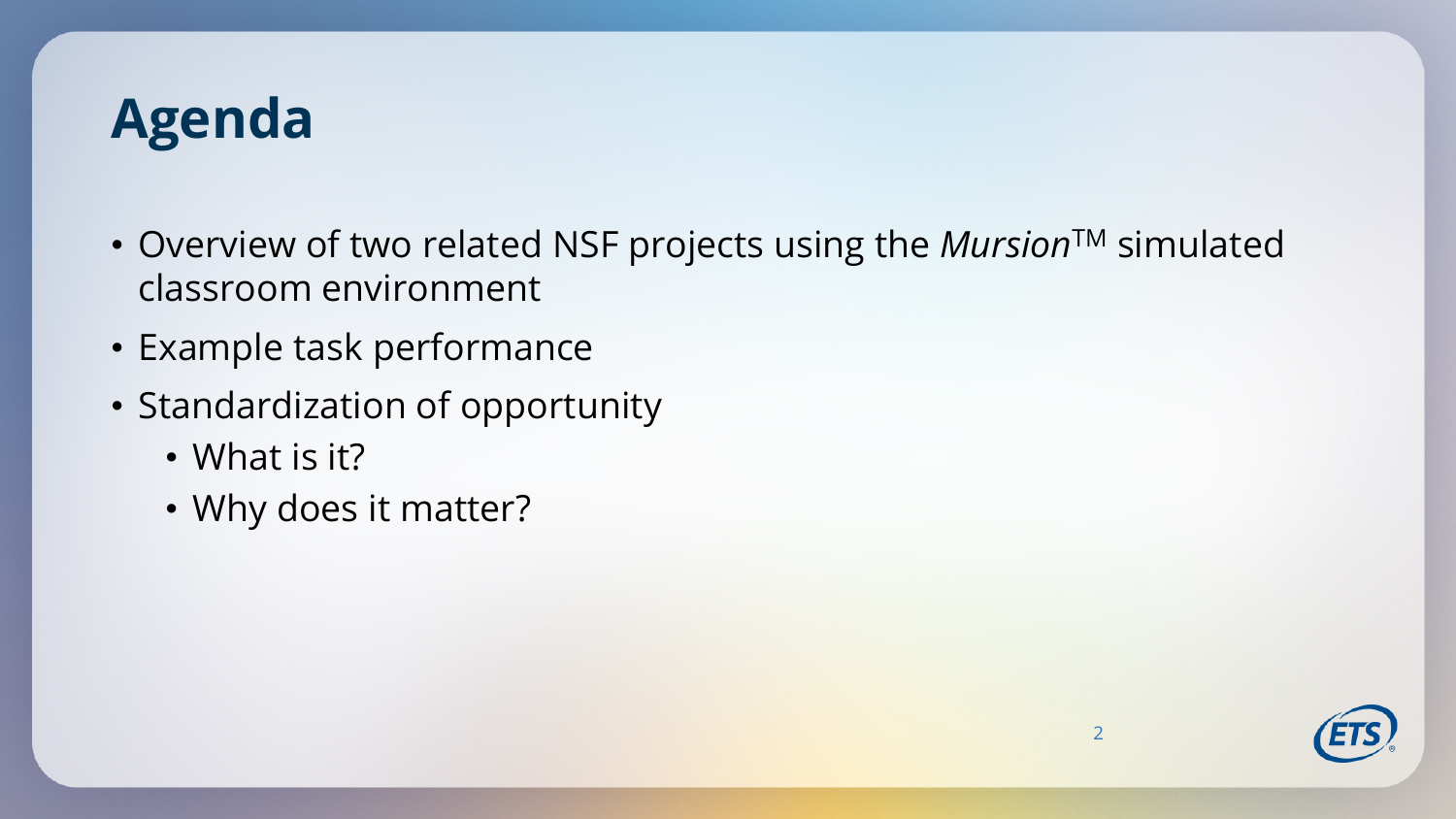## **Similarities Between Two Projects using Simulated Teaching Experiences**

- Performance tasks in the *Mursion*<sup>TM</sup> simulated classroom environment
- Grounded in Grossman et al.'s (2009) approximations of practice
- Supports preservice teacher (PST) opportunity to practice facilitating **argumentation-focused discussions**
- Cross-disciplinary approach (upper elementary math and science)
- Research focused on documenting and understanding teacher educator (TE) use cases
	- within methods courses
	- with attention to the **cycle of enactment:**

Preparation  $\rightarrow$  Enactment  $\rightarrow$  Debrief/reflection

3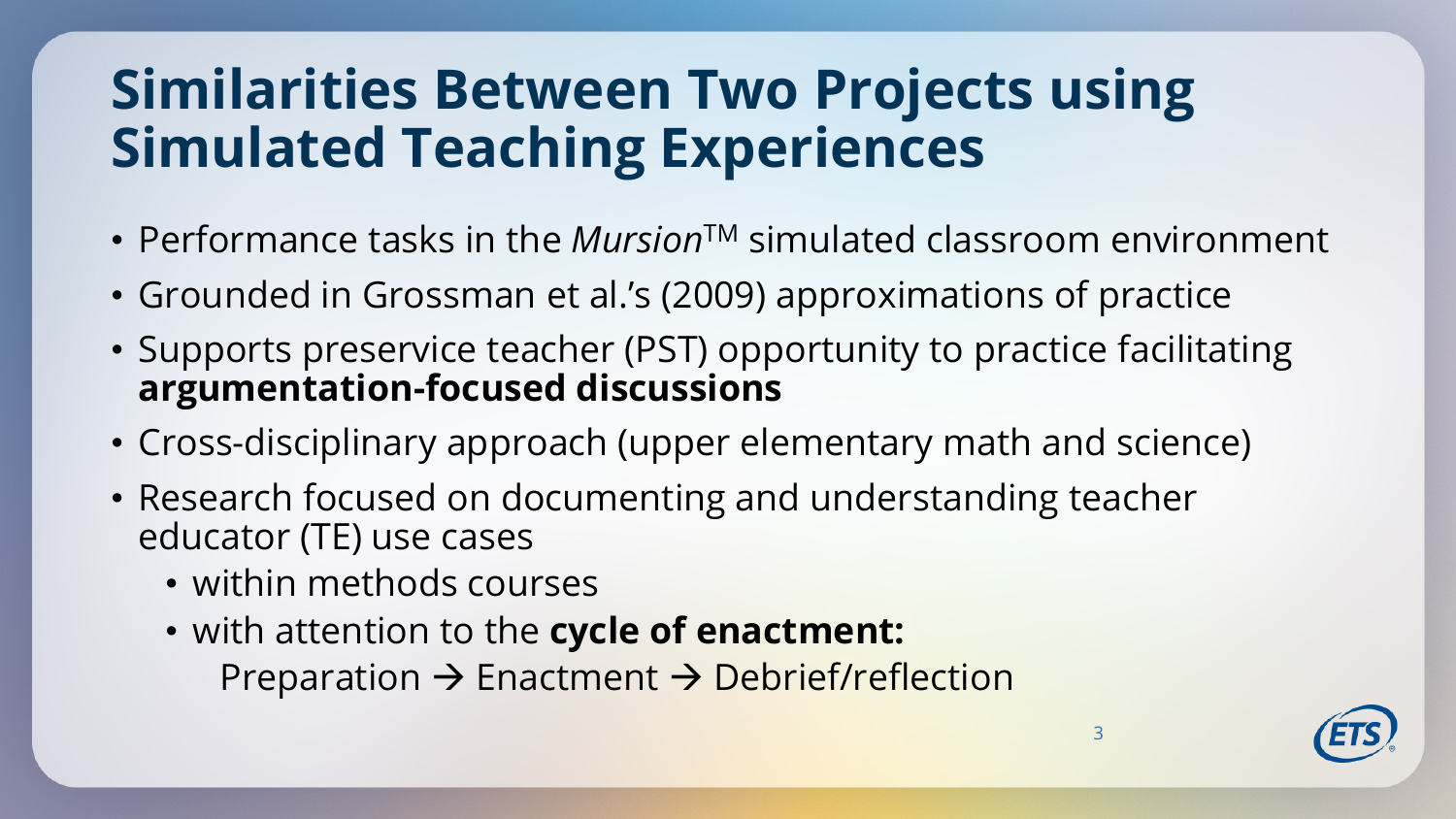## **Example Enactment– PST Point of View**

- PST receives a packet of materials in advance
	- Lesson overview, student background, student work samples, helpful information about the content and the teaching practice
	- Helps PST understand where to start
- PST *plans* the 20-minute discussion
- PST *leads* the discussion individually in the simulator at a pre-scheduled time



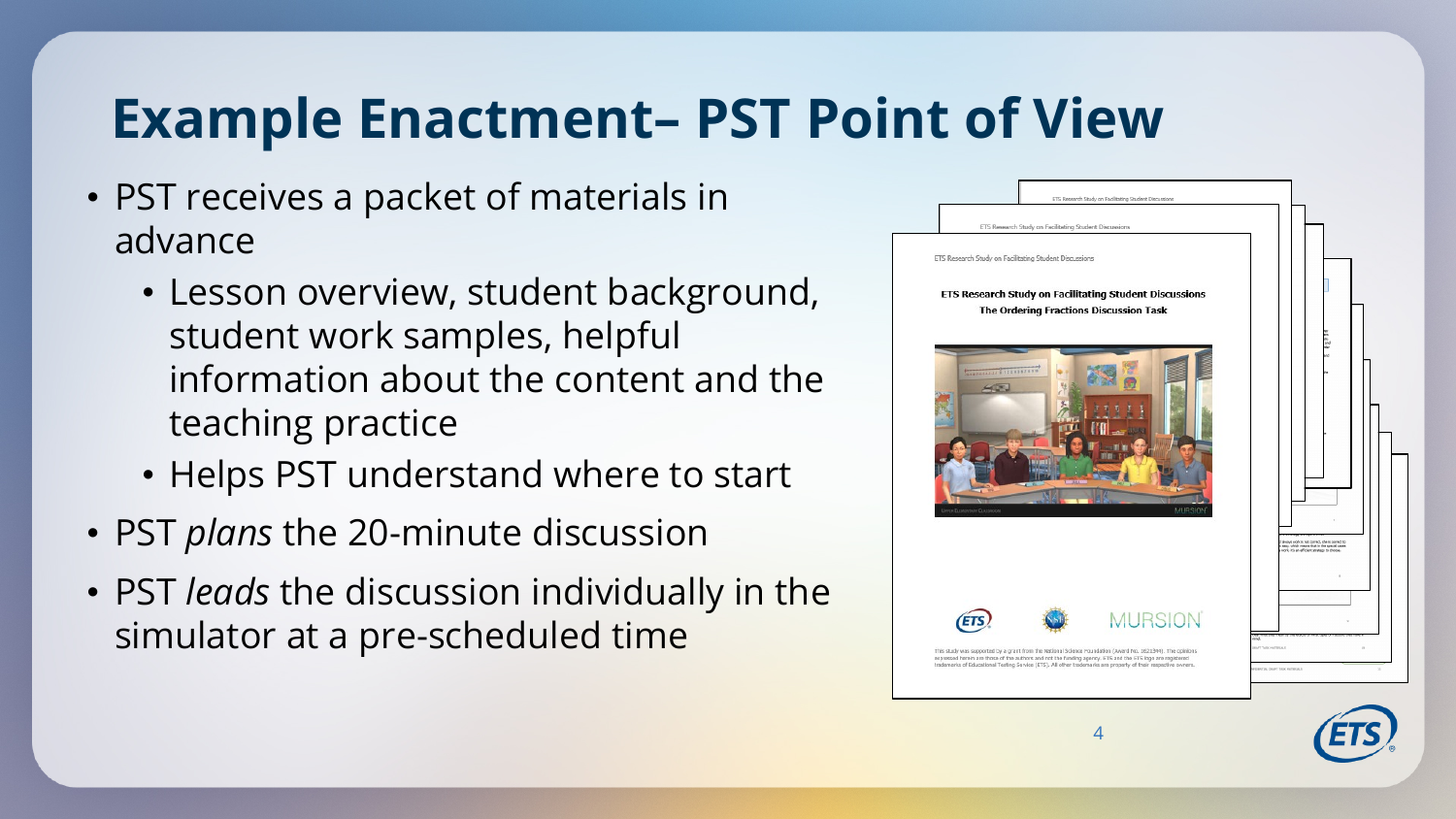## **Ordering Fractions**

Group Member's Names: EMILY and Carlos

Put the following fractions in order from least to greatest.

 $\frac{3}{10}, \frac{9}{10}, \frac{3}{4}$  $\frac{3}{10} < \frac{3}{4} < \frac{9}{10}$ 

Explain your strategy.

First we compared the fractions to  $1/2$ ,  $3/10$  is less than  $\frac{1}{2}$  and  $\frac{1}{10}$  is more than  $\frac{1}{2}$ ,  $\frac{3}{4}$  is more than  $\frac{1}{2}$ also. This makes  $\frac{3}{10}$  the smallest because it is the only fractive<br>lengthon to less than t To is van bigger than  $\frac{3}{4}$  because both are only I part avay<br>from 1. Teathos are smaller than four-ths so that means to<br>will your strategy work for any set of fractions? Explain. IS missing a smaller piece than 3. No. You can always decide if it is more or less than "12 but some fractions are still hard to Compare after that.

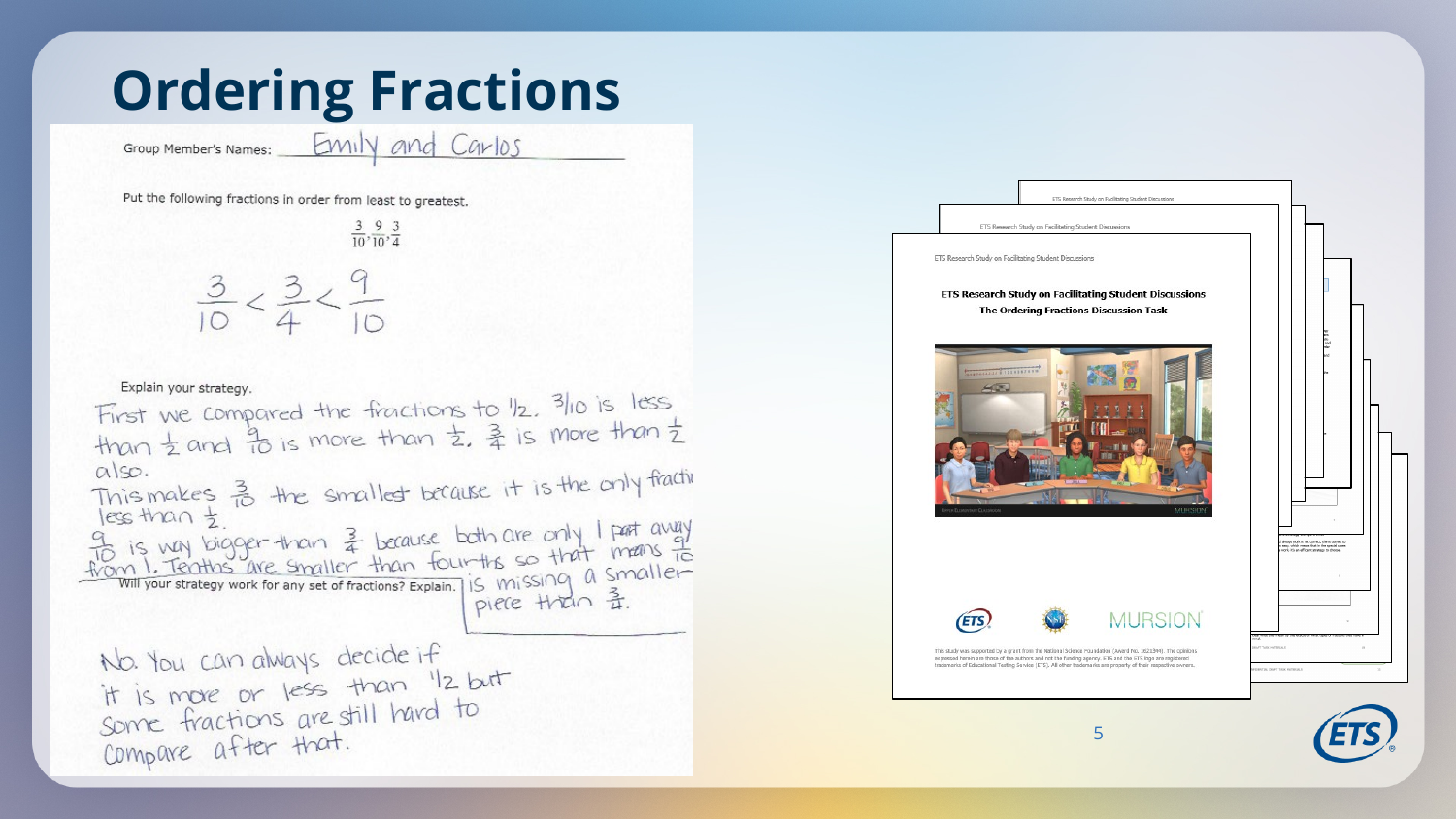## **Ordering Fractions**

Group Member's Names: **EMIN** and Carlos

Put the following fractions in order from least to greatest.

 $\frac{3}{10}, \frac{9}{10}, \frac{3}{4}$  $\frac{3}{10} < \frac{3}{4} < \frac{9}{10}$ 

Explain your strategy. First we compared the fractions to  $1/2$ ,  $3/10$  is less than  $\frac{1}{2}$  and  $\frac{1}{10}$  is more than  $\frac{1}{2}$ ,  $\frac{3}{4}$  is more than  $\frac{1}{2}$  $a$  so. This makes  $\frac{3}{10}$  the smallest because it is the only fractive<br>length not the smallest because it is the only fractive less than t To is van bigger than  $\frac{3}{4}$  because both are only I part avay<br>from 1. Teathos are smaller than four-ths so that means to<br>will your strategy work for any set of fractions? Explain. IS missing a smaller piece than 3. No. You can always decide if it is more or less than "12 but some fractions are still hard to Compare after that.



Group Member's Names: MINA

Put the following fractions in order from least to greatest.

|                | $\overline{10}$ ' $\overline{10}$ ' $\overline{4}$ |  |
|----------------|----------------------------------------------------|--|
| $\overline{0}$ |                                                    |  |

Explain your strategy. Explain your strategy.<br>  $T$  just 100ked at the numbers, I know that  $9/10$  19 The biggest because it has 9 parts.

So then I had to figure out which fraction is the smallest<br> $3\mu$  and  $3\mu$  both only have 3 parts. I Know that  $3\mu$  is<br>smaller than  $3\mu$  because 4 is smaller than 10.

Will your strategy work for any set of fractions? Explain.

Its, it will. It is very easy to look at the numbers to<br>see which is bigger or smaller.

Copyright @ 2019 by Educational Testing Service. All rights reserved. ETS and the ETS logo are registered trademarks of Educational Testing Service (ETS). All other trademarks are property of their respective owners.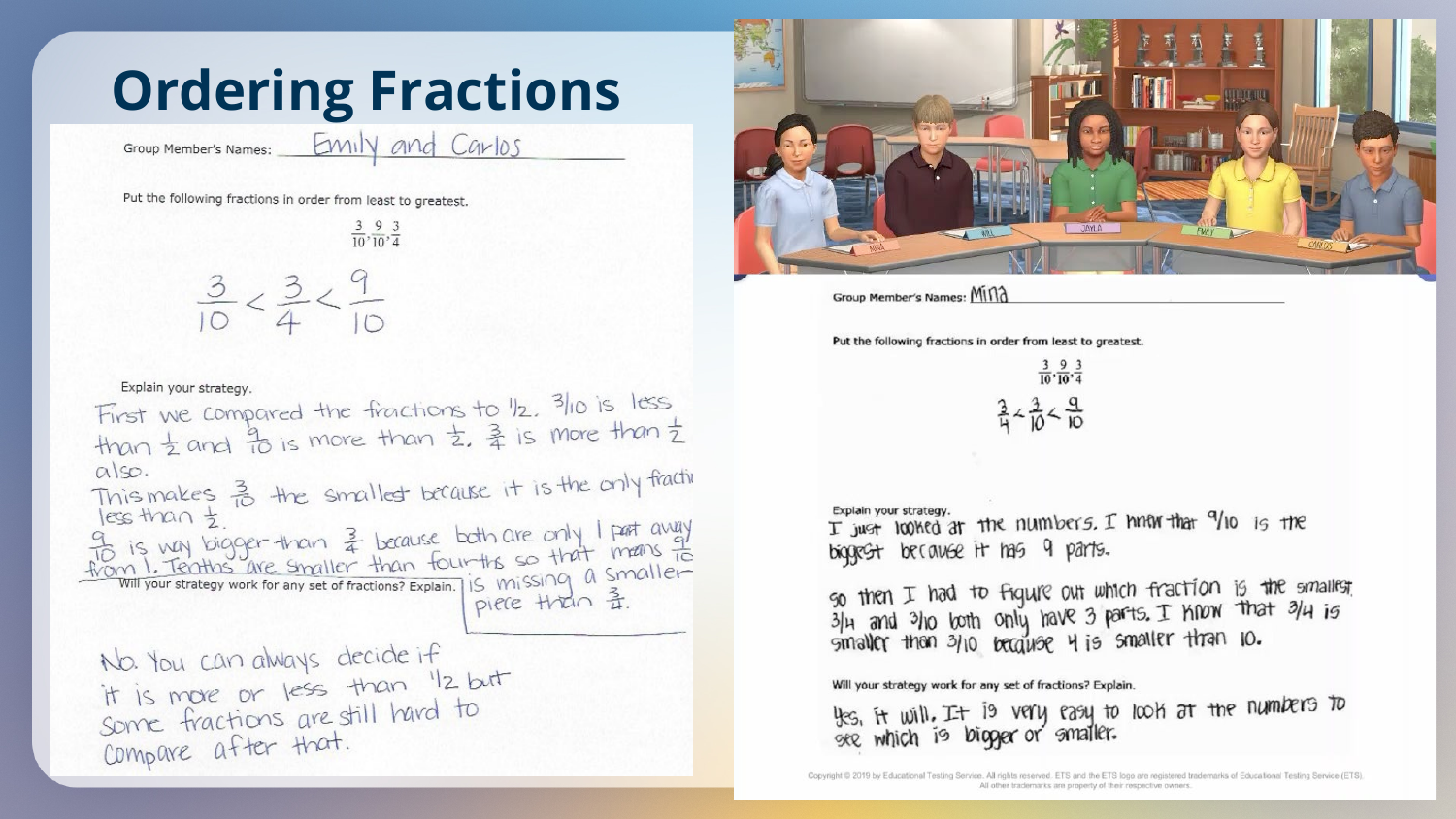## **Comparison of Studies**

#### **Study 1:**

- More intensive use of simulation (3 cycles); fewer TEs (3).
- Provided:
	- Video recordings
	- Individualized feedback (for PSTs)
	- Scores for each PST (for TEs)
- Research focus on developing tasks, measuring PST learning (pre/post)

#### **Study 2:**

- Research focus on TE adaptation of existing tasks within Covidinduced course constraints
- Eight TEs; single cycles
- Videos were the only record of practice supplied to TEs and PSTs

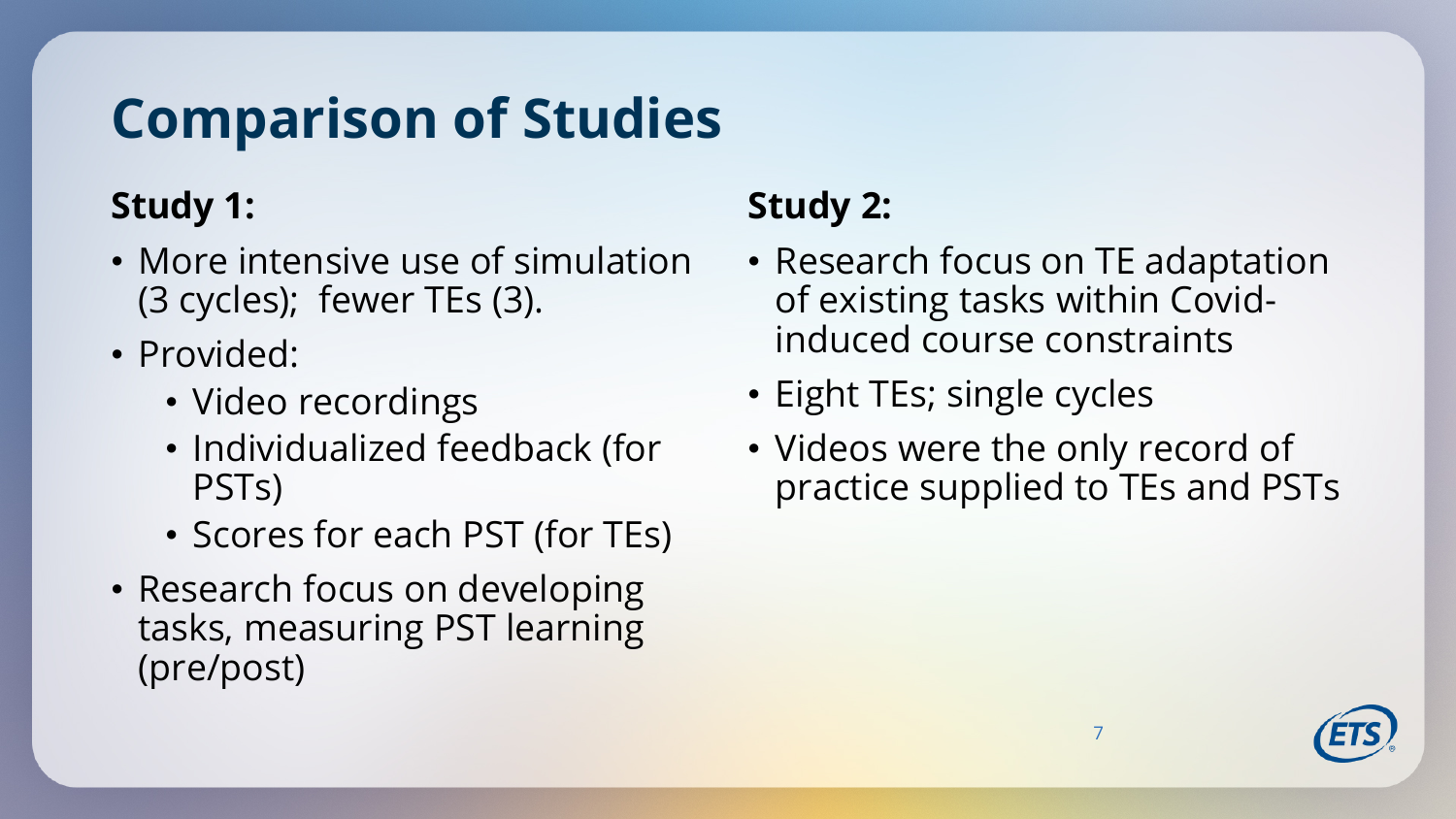## **Some Affordances of Simulation**

- Safe practice space for novices
	- And an available practice space during Covid!
- Can manipulate the teaching challenge to pedagogical purpose
	- Unlikely to have opportunities to lead argumentation-focused discussion
	- Reduction of classroom management challenge
- Generates video artifacts (without student privacy concerns)
- *Standardization* can have unique affordances

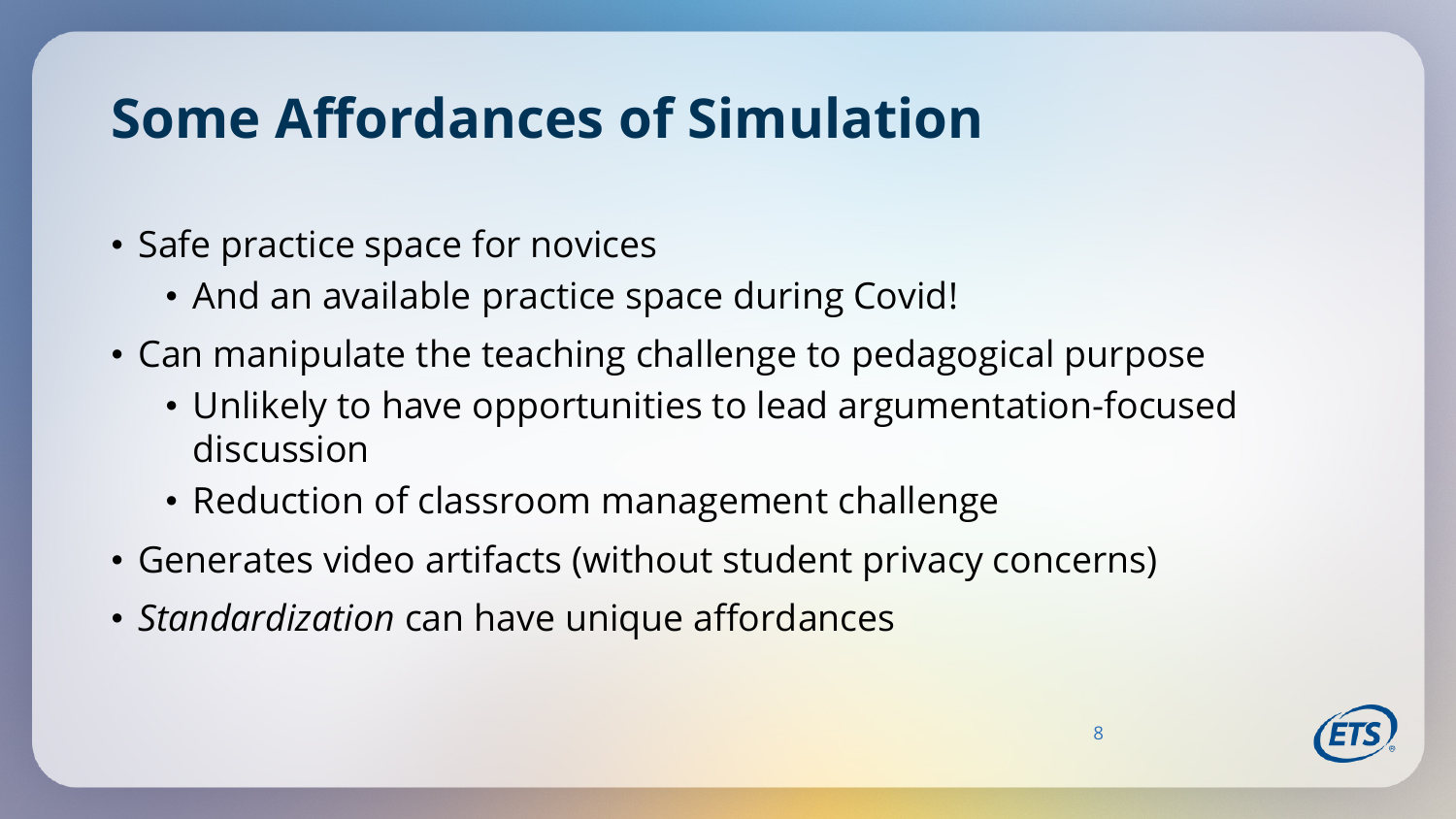# **Standardization of Opportunity**

- Standardization of opportunity is **not** scripted or identical interactions.
- "*Standardization of opportunity* refers to the ways in which the task situation is designed and enacted so that each PST receives similar opportunities to engage with the key student ideas during the discussion" (Mikeska et al., 2019)
- Approximates something that **cannot** occur in real classrooms; each PST has entered
	- the same classroom
	- on the same day
	- with the same students
	- and the same challenges
- Standardization is expensive  $\overline{\phantom{a}}$

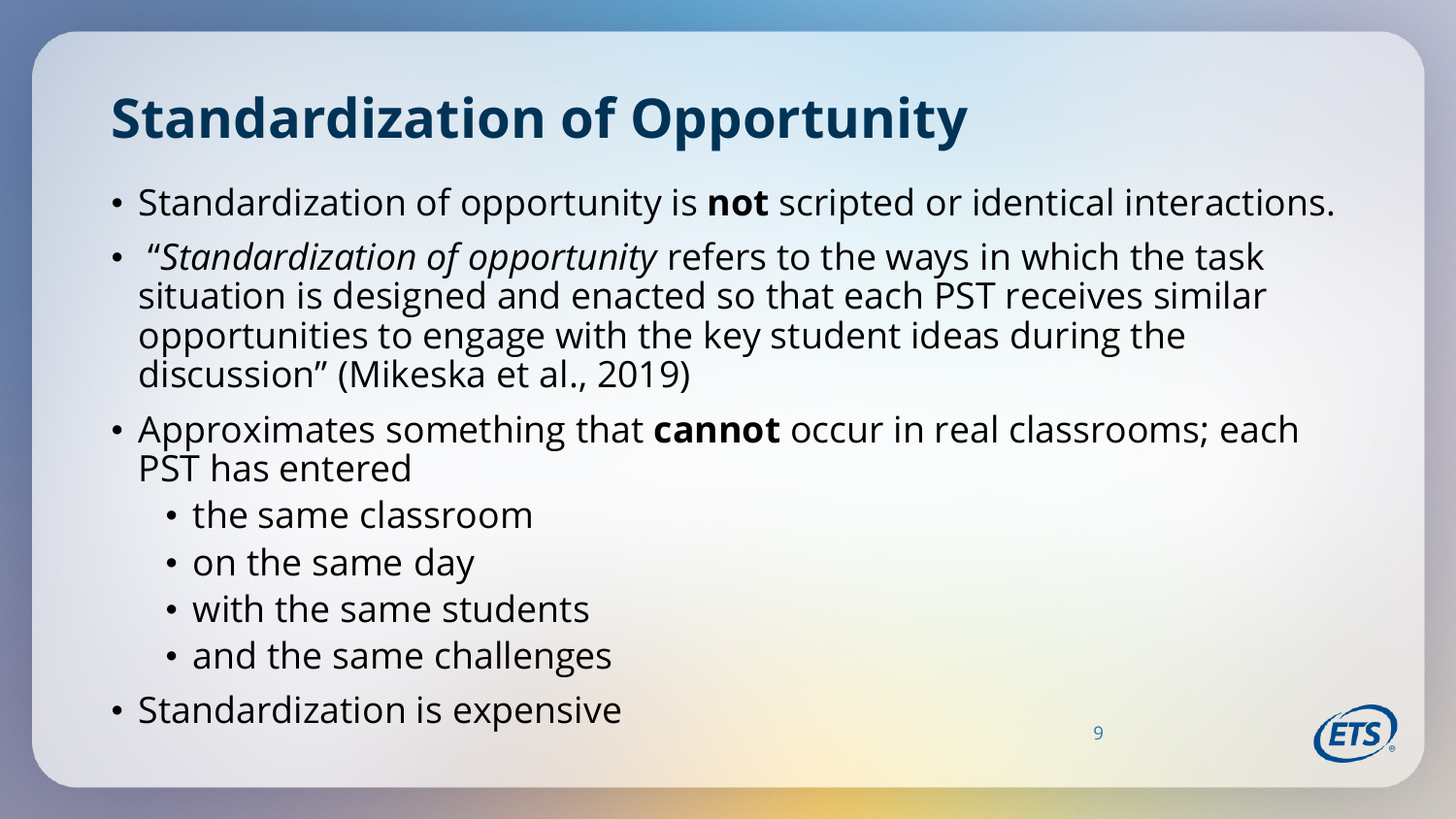• Standardization supports PST collective reflection

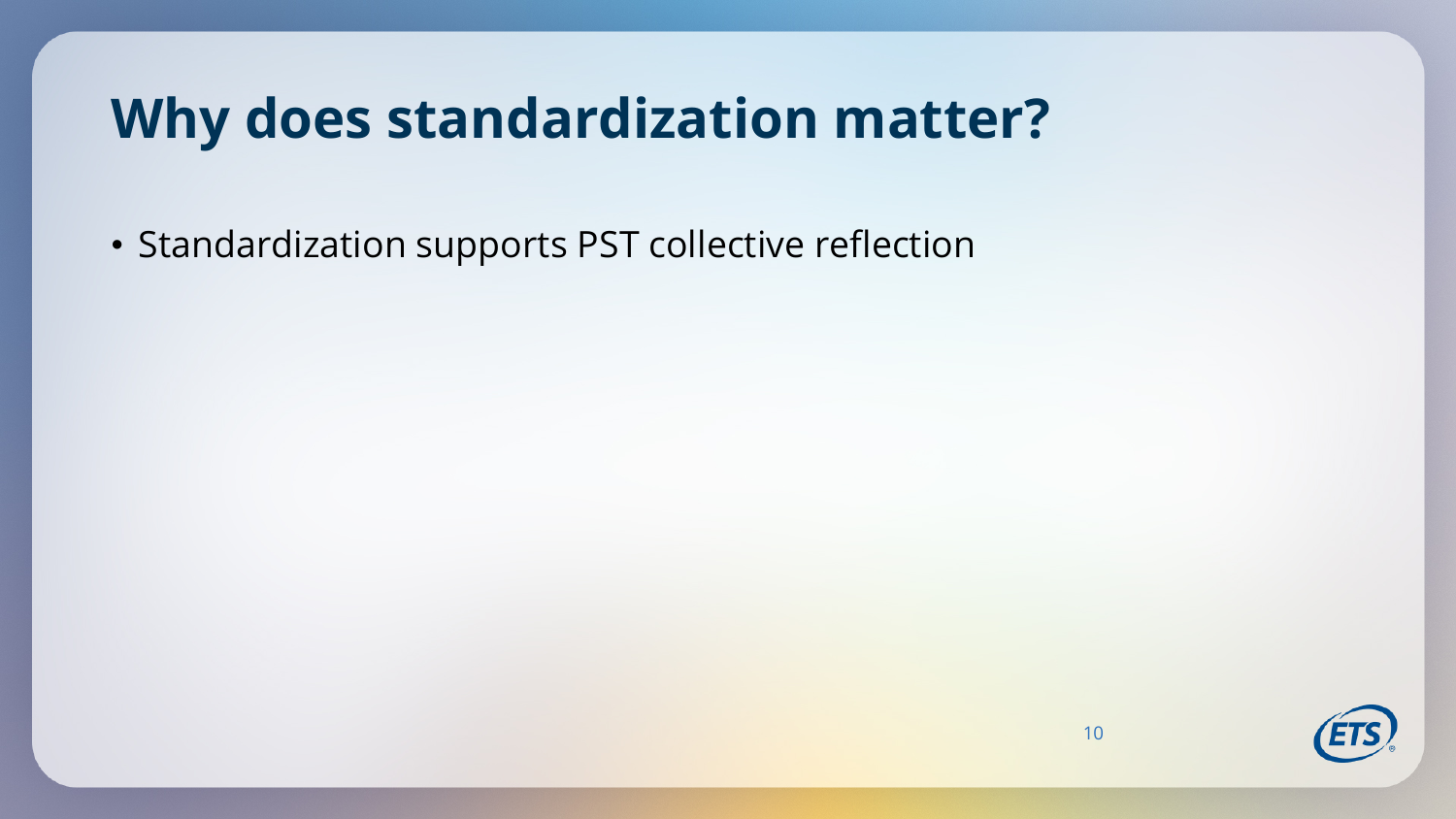What did students<br>do when they engaged

> The Students went back to their own work, and re-explained their steps to Clear some confusion one Student was Feeling.

The Students wouldn't talk to each other. When arguing the topic, they would talk indirectly through us and the questions we were asking.

They were able to critique others<br>Well, but struggled to relate to critiques<br>to change their viewpoints. Multi-Model

IN ADDITION TO EVALUATING EACH OTHER'S COMINUES THE



**Example: Study 1, TE3 Observation Notes**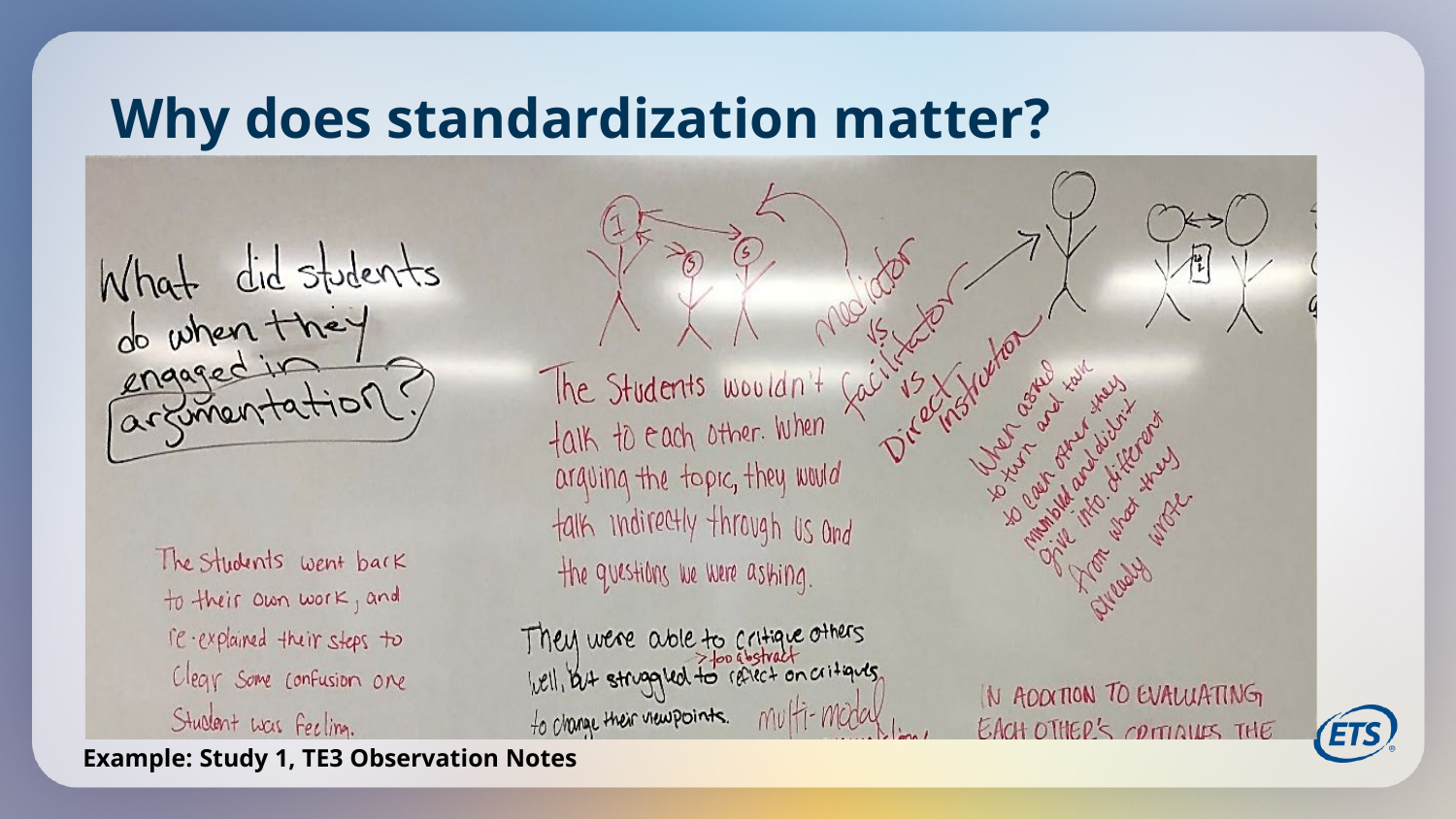- Standardization supports PST collective reflection
- Standardization supports TEs in comparatively evaluating PST performances
	- Limits contextual variability
	- Allows for the examination of practices that might not otherwise have been available to observe
	- Allows for noticing class-wide or individual patterns of performance

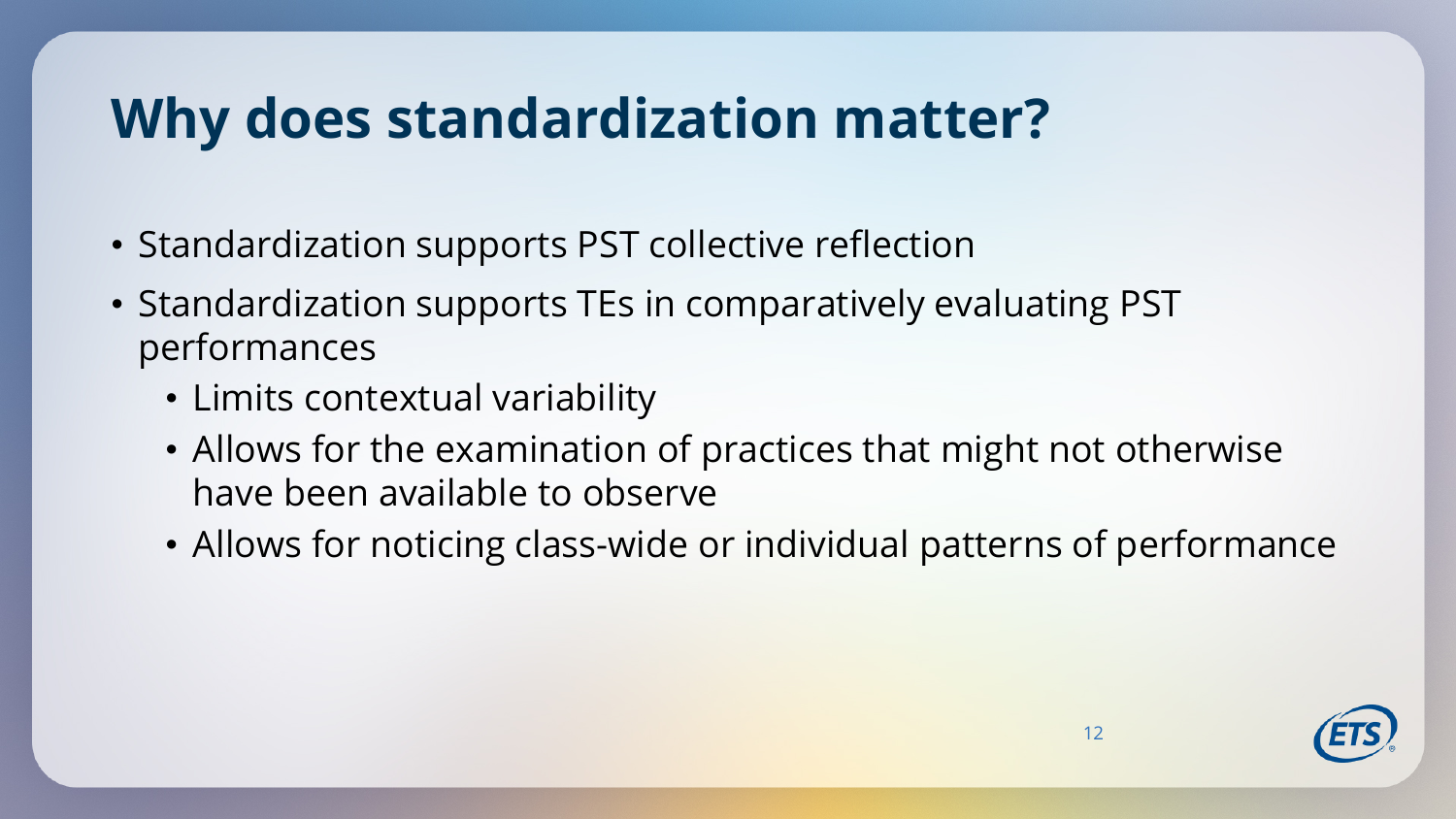"[discussing color coded scores across three time points] I mean, it's like red, yellow, green when you look from S2 to S4, which is really interesting. So it's a nice shorthand way for me to sort of get a sense of growth rather than just digging through their reports. So I thought that was extraordinarily helpful for me to get a sense of that… It helped me to try to narrow what my discussion, what my debrief would be about because you can't talk about everything, right? I had an hour to try to debrief and so that document helped me with deciding what I was going to try to discuss" (Study 1: TE2)

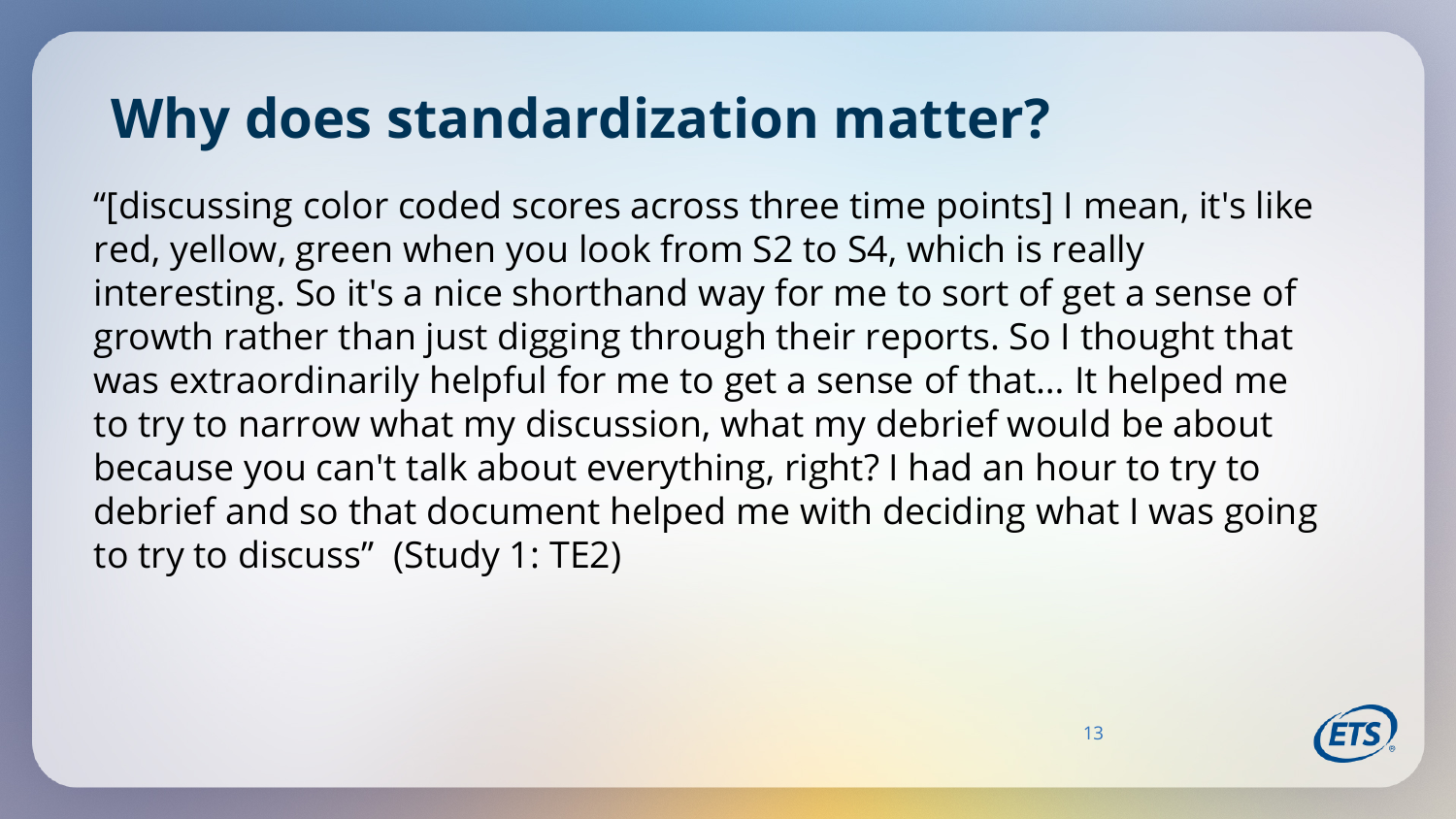- Standardization supports PST collective reflection
- Standardization supports TEs in comparatively evaluating PST performances
	- Limits contextual variability
	- Allows for the examination of practices that might not otherwise have been prompted
	- Allows for noticing class-wide or individual patterns of performance
- Standardization supports TE reflection and adjustment

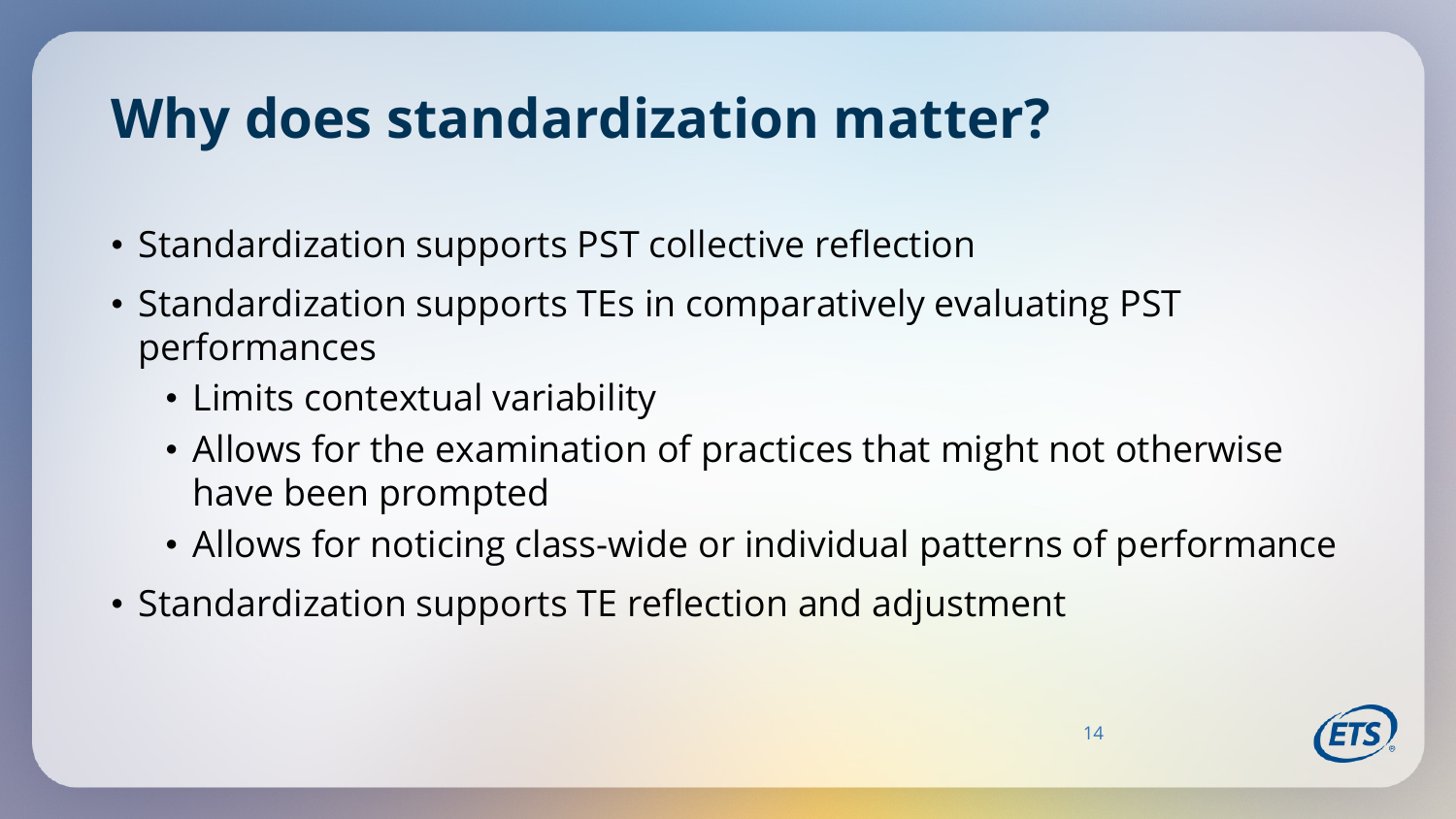"As far as watching them [the videos], the other thing we learned as a cohort is how we need to... We thought we had put discussion and discussion prompts, we thought we had embedded that throughout all of our courses, but we were like, 'Oh, yeah, they're not really asking... Like, they're not following up on kids' questions and helping them make sense of their ideas. And this is something we need to do more of.'" (Study 2, TE08)

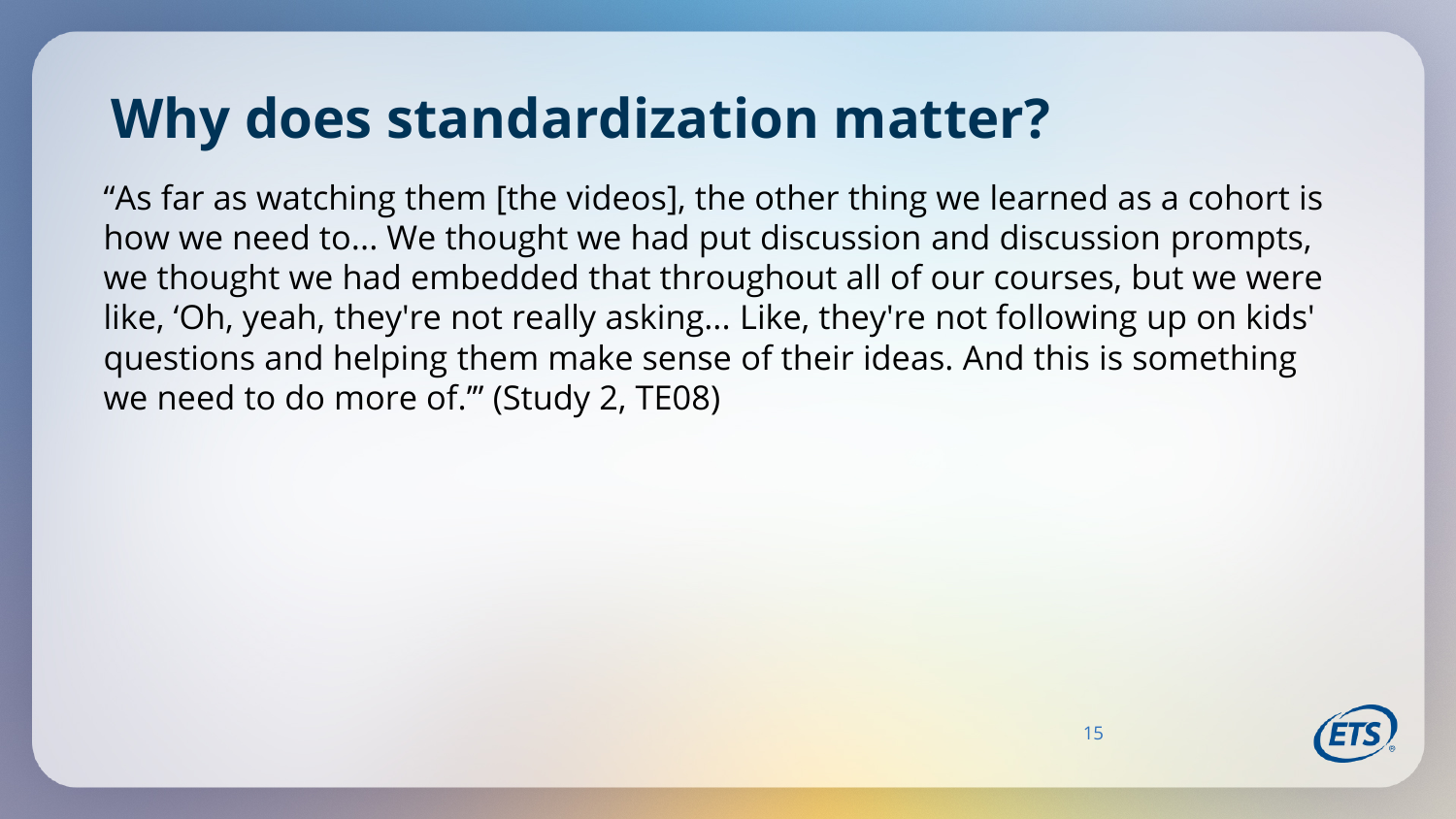- PSTs can compare experiences and reflect collectively
- TEs can evaluate PST performances comparatively knowing the challenges were similar
	- Limits contextual variability
	- Allows for the examination of practices that might not otherwise have been prompted
	- Allows for noticing class-wide or individual patterns of performance
- TEs can reflect on their own teaching and adjust to PST needs
- Can provide meaningful *measures* of PST skill